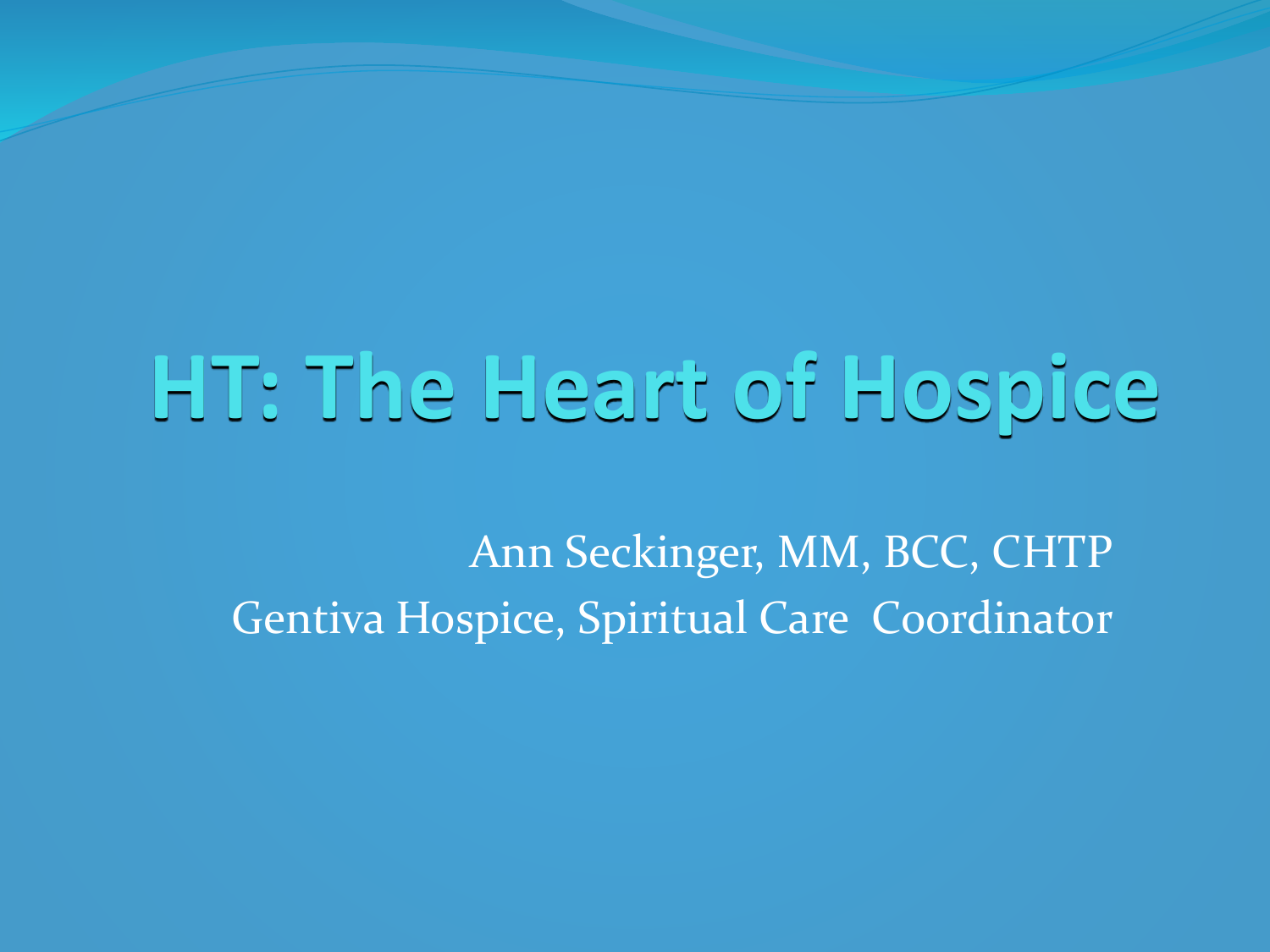## What is Hospice?

- Palliative care
	- soothing symptoms without effecting a cure
- End of life stage
- Paid for by Medicare/Medical
- 5 person interdisciplinary team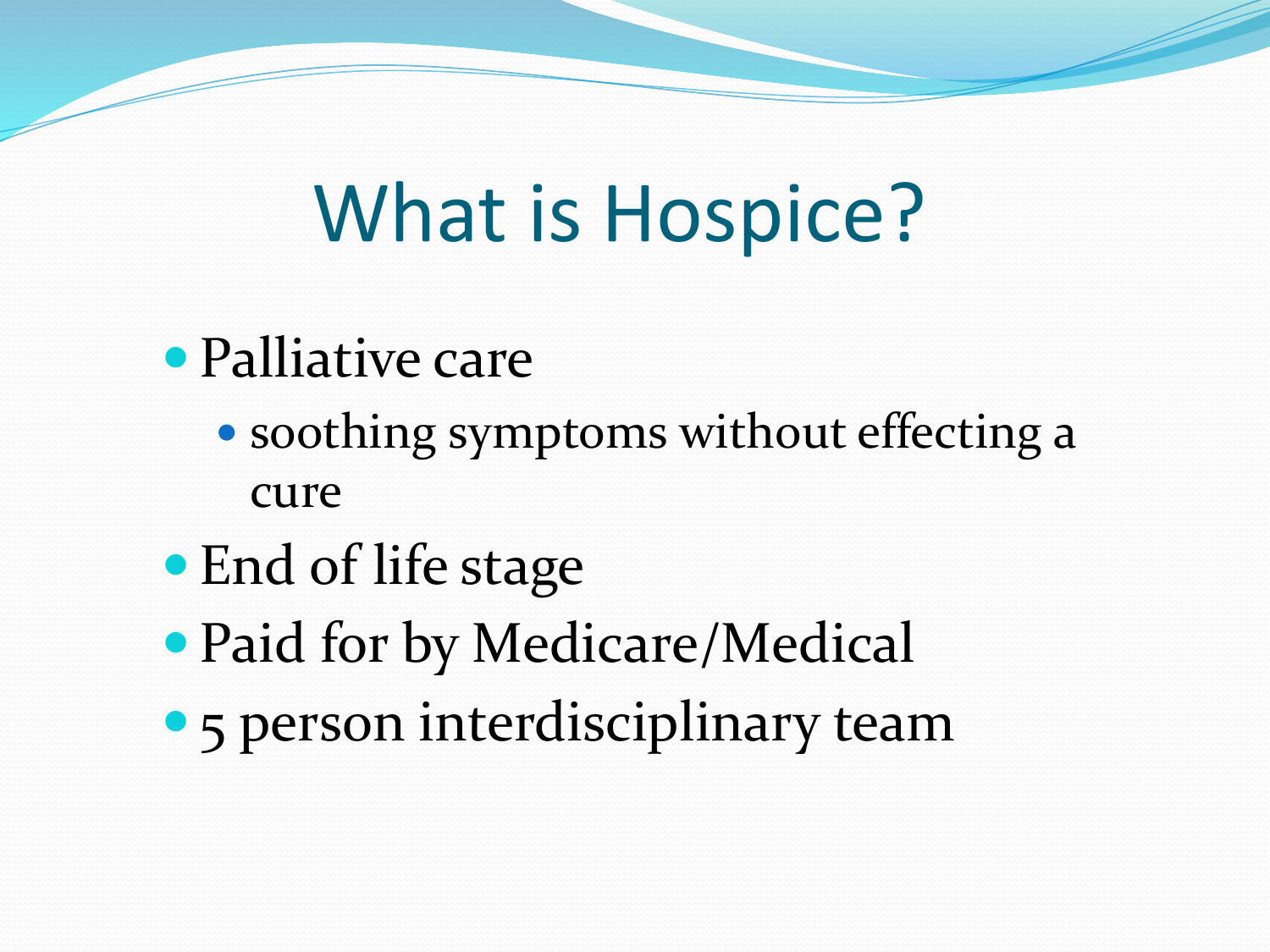## The Interdisciplinary Team

- Patient's Physician
- Patient Care Manager
- Registered Nurses
- Certified Health Aides
- Medical Social Worker
- Chaplain
- Specially Trained Volunteers
- Medical Director
- Others, e.g. dietician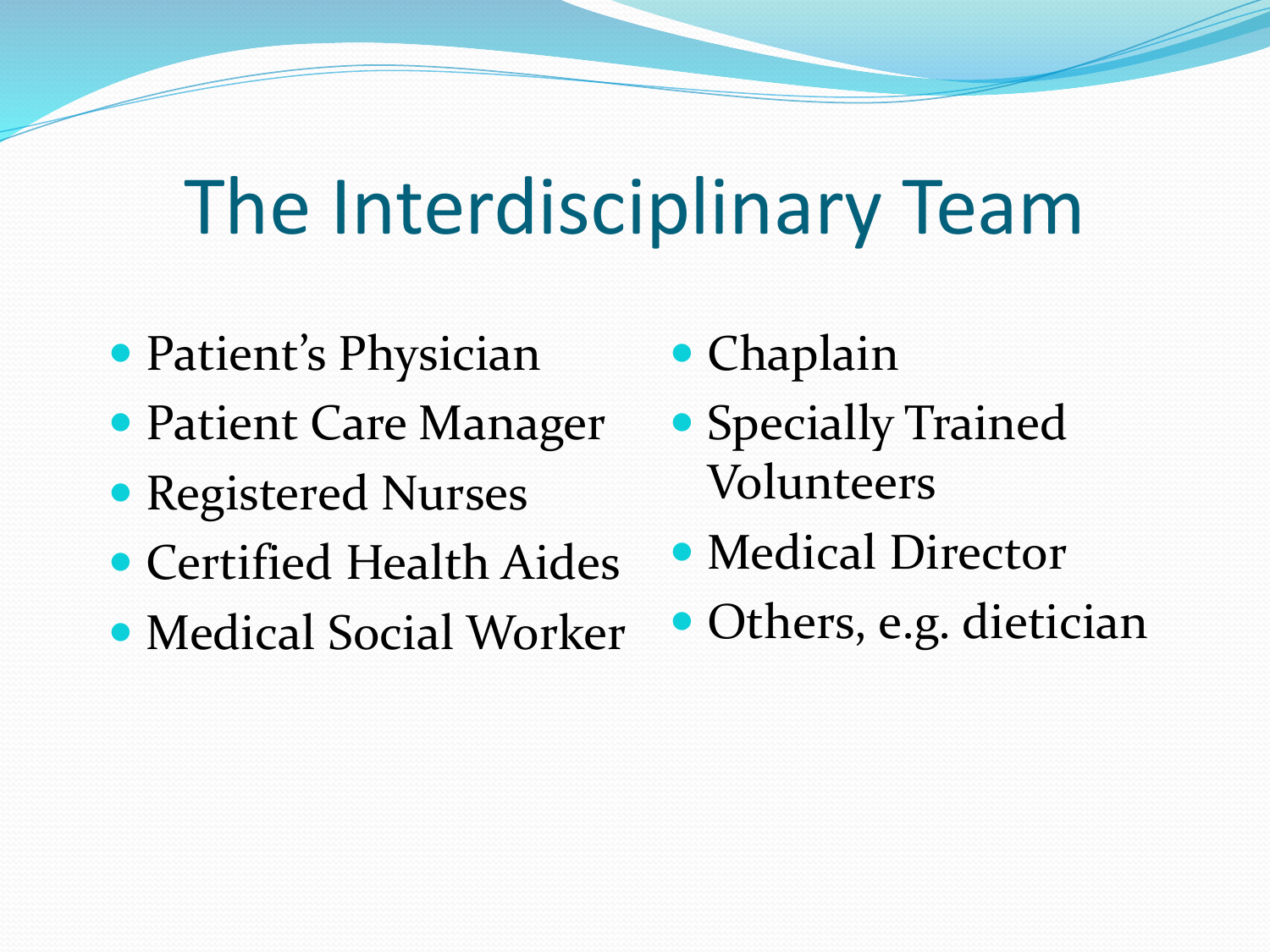## Population Statistics

• More than 40 million Americans are seniors This number will more than double in the next 30 years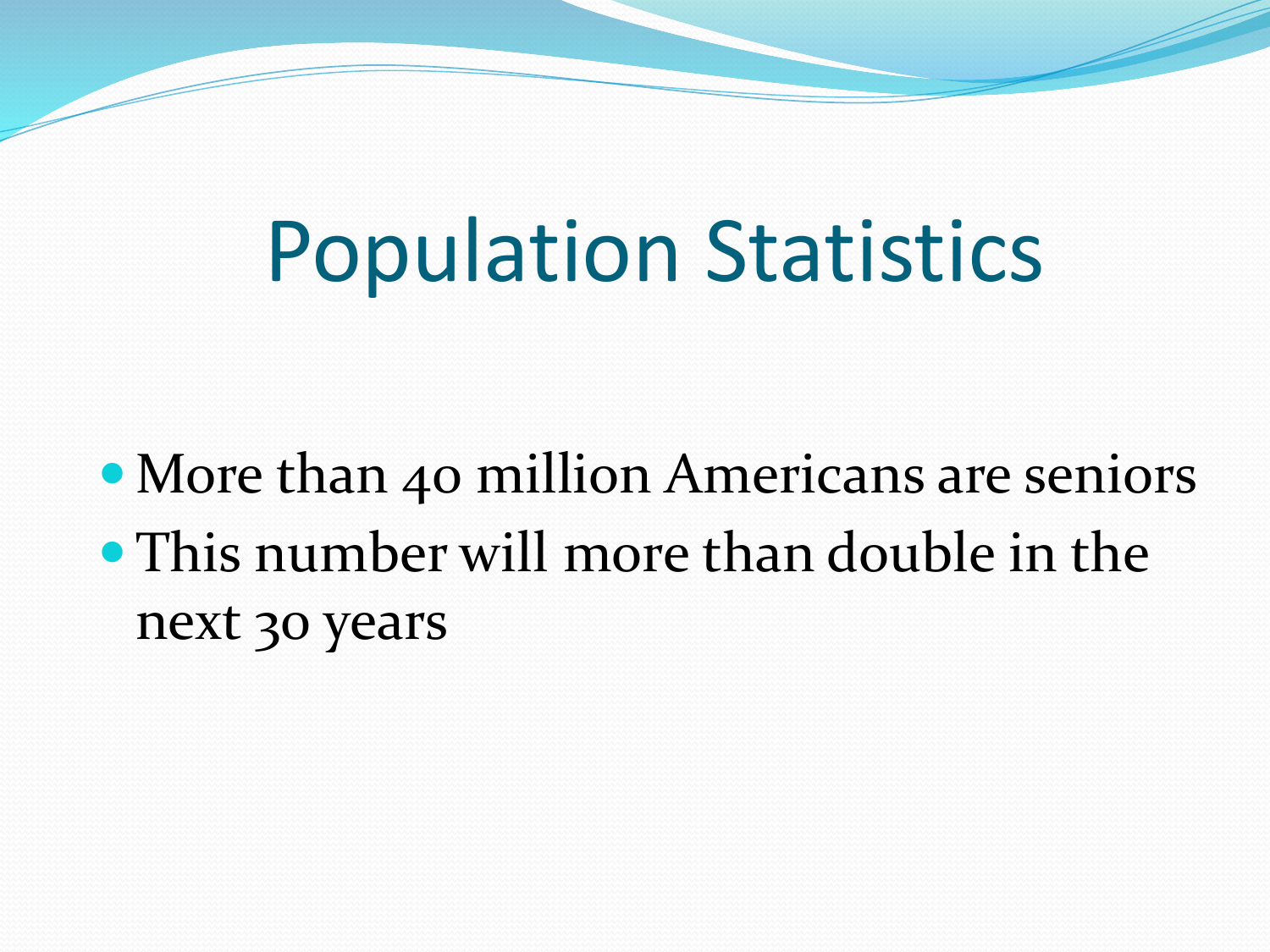## Hospice Philosophy

- Provided when medicine cannot provide a cure
- Offers comfort, care, and assistance to maintain a better quality of life
- Focus is on "care *not* cure"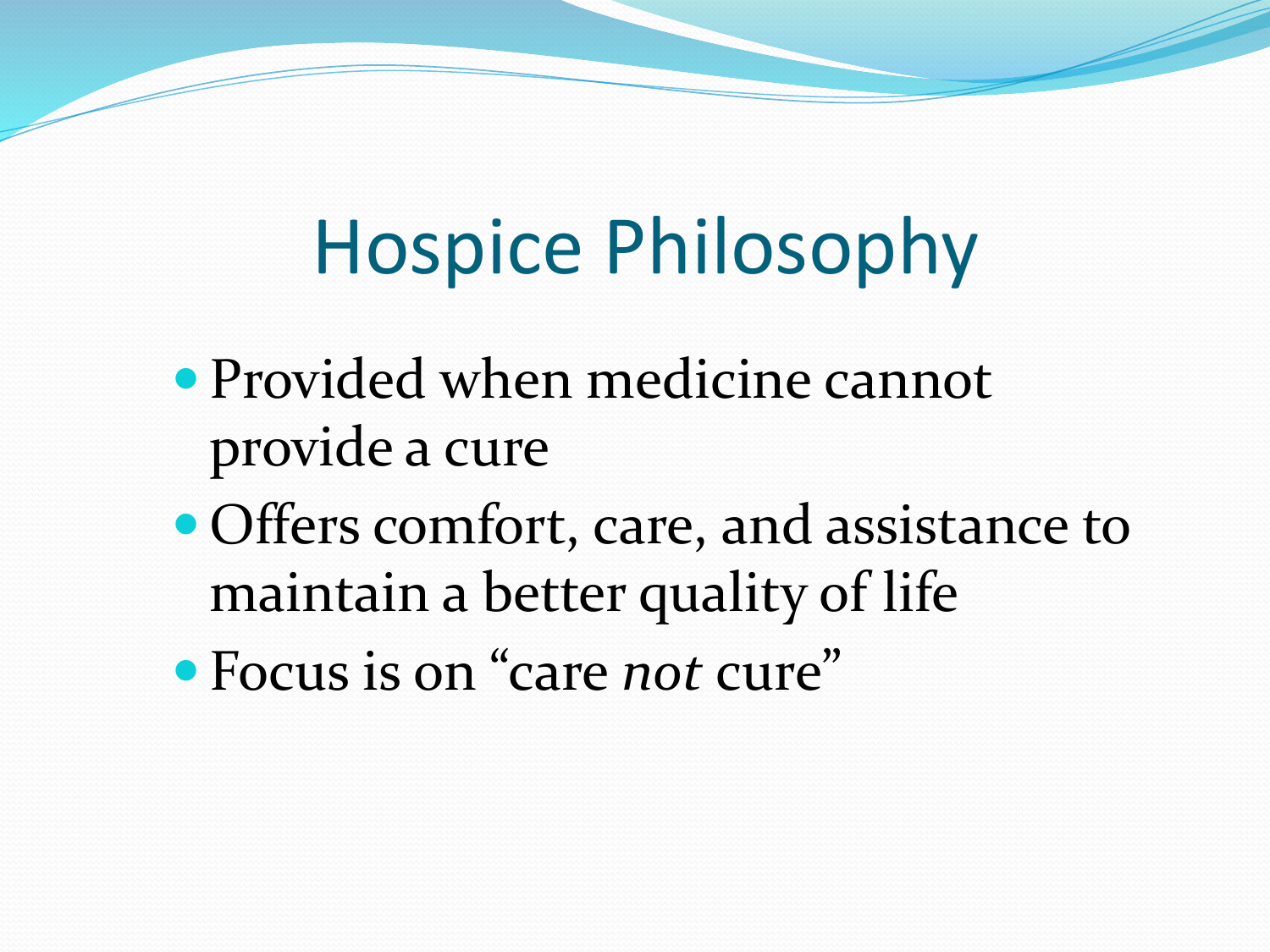### Beginning the Hospice Process

- Doctor recommends a patient via a written order
- Physicians concur patient has an estimated life expectancy <= 6 months, if the illness runs its normal course
- Plan of care is developed between attending doctor and hospice doctor
- Approved for certain illnesses only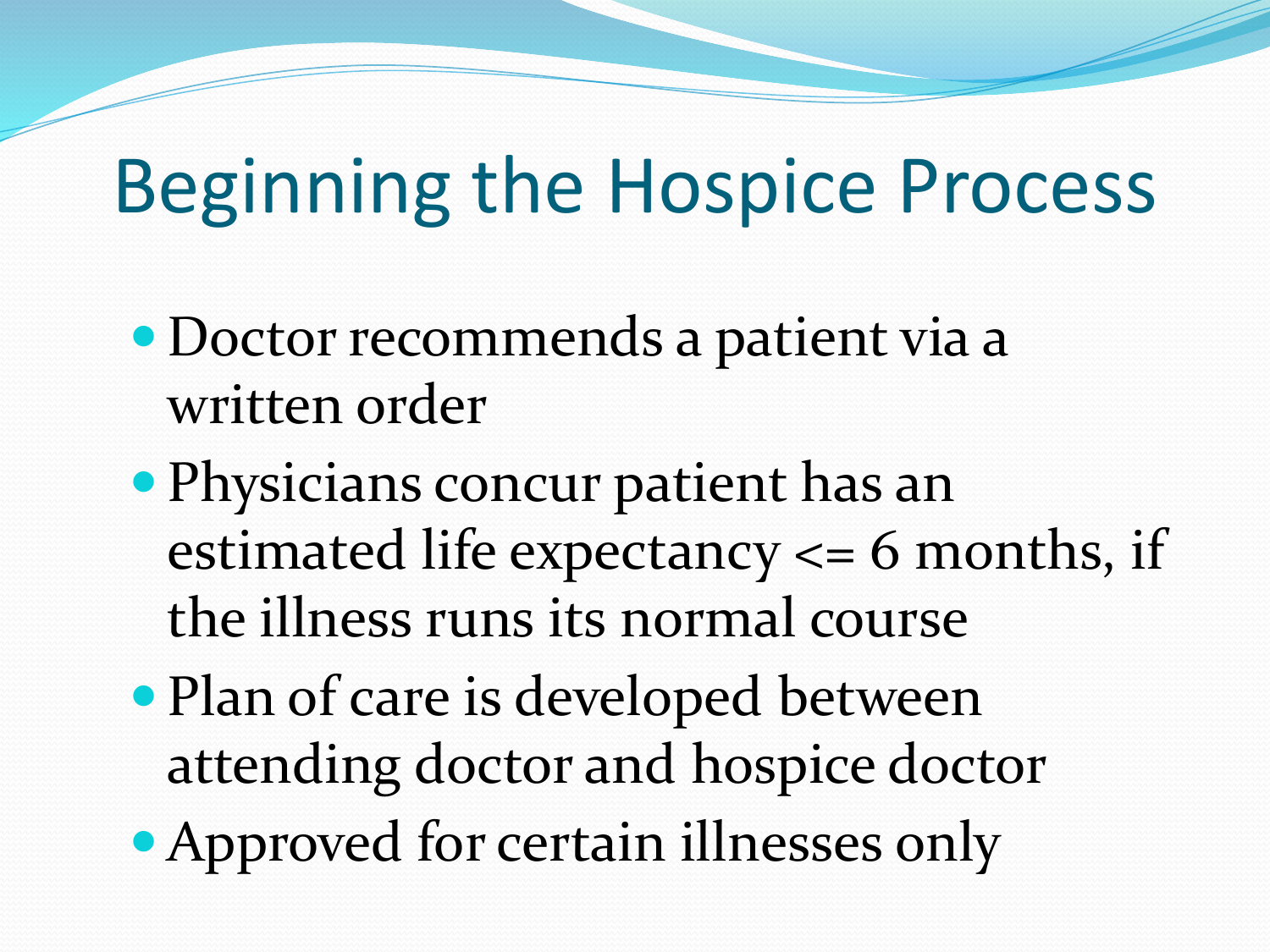## Hospice allowable illnesses

- Pulmonary Diseases
- Metastatic Cancer
- Cardiac Diseases
- Renal (Kidney Diseases)
- Neurological Diseases
- Alzheimer's, Parkinson's, ALS
- AIDS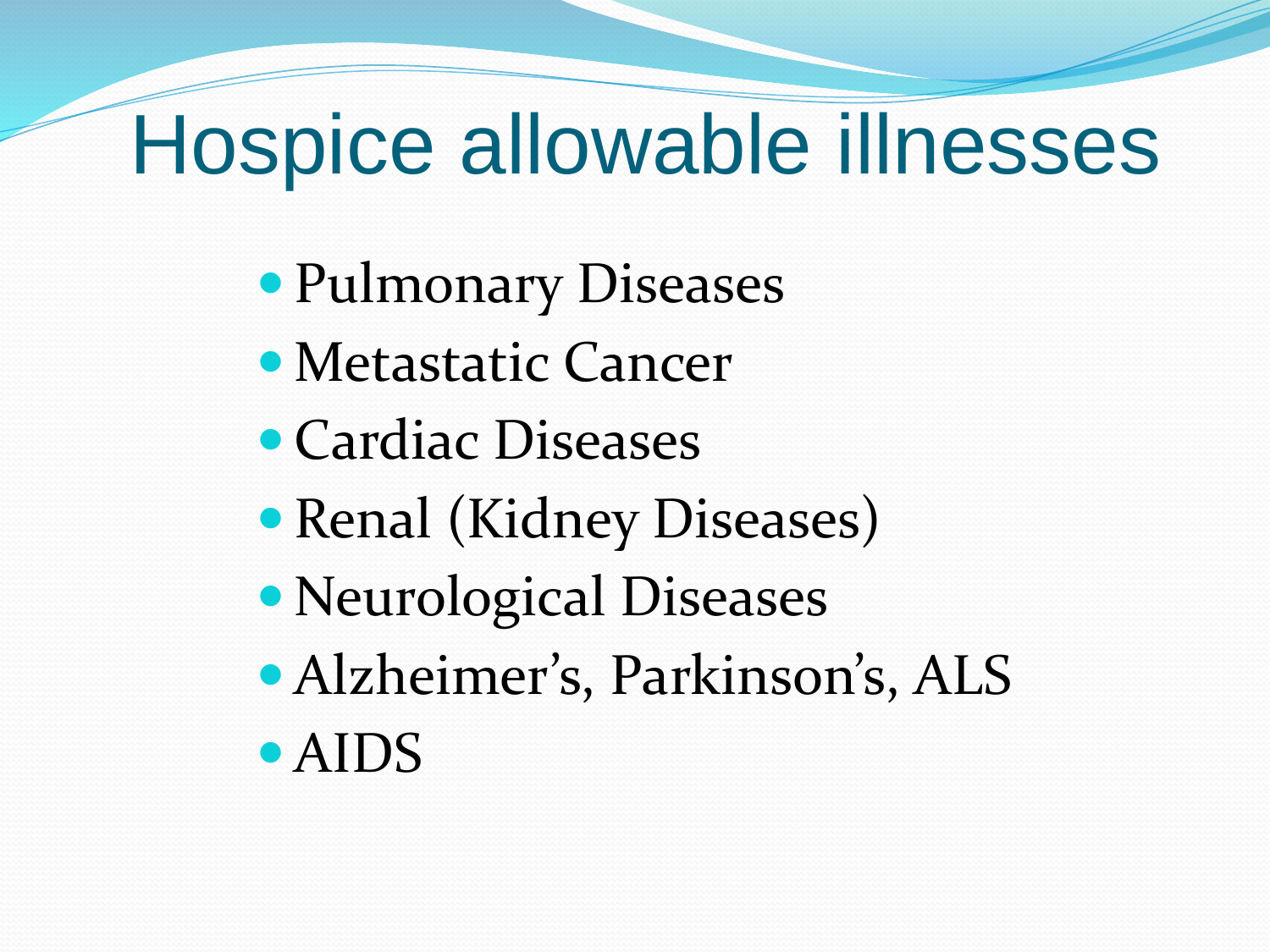## Benefits of Hospice

- Management of pain and associated symptoms
- 24 hour availability, 7 days a week
- Pays for medical equipment
	- wheelchairs, walkers, hospital beds, etc.
- Holistic patient care including the family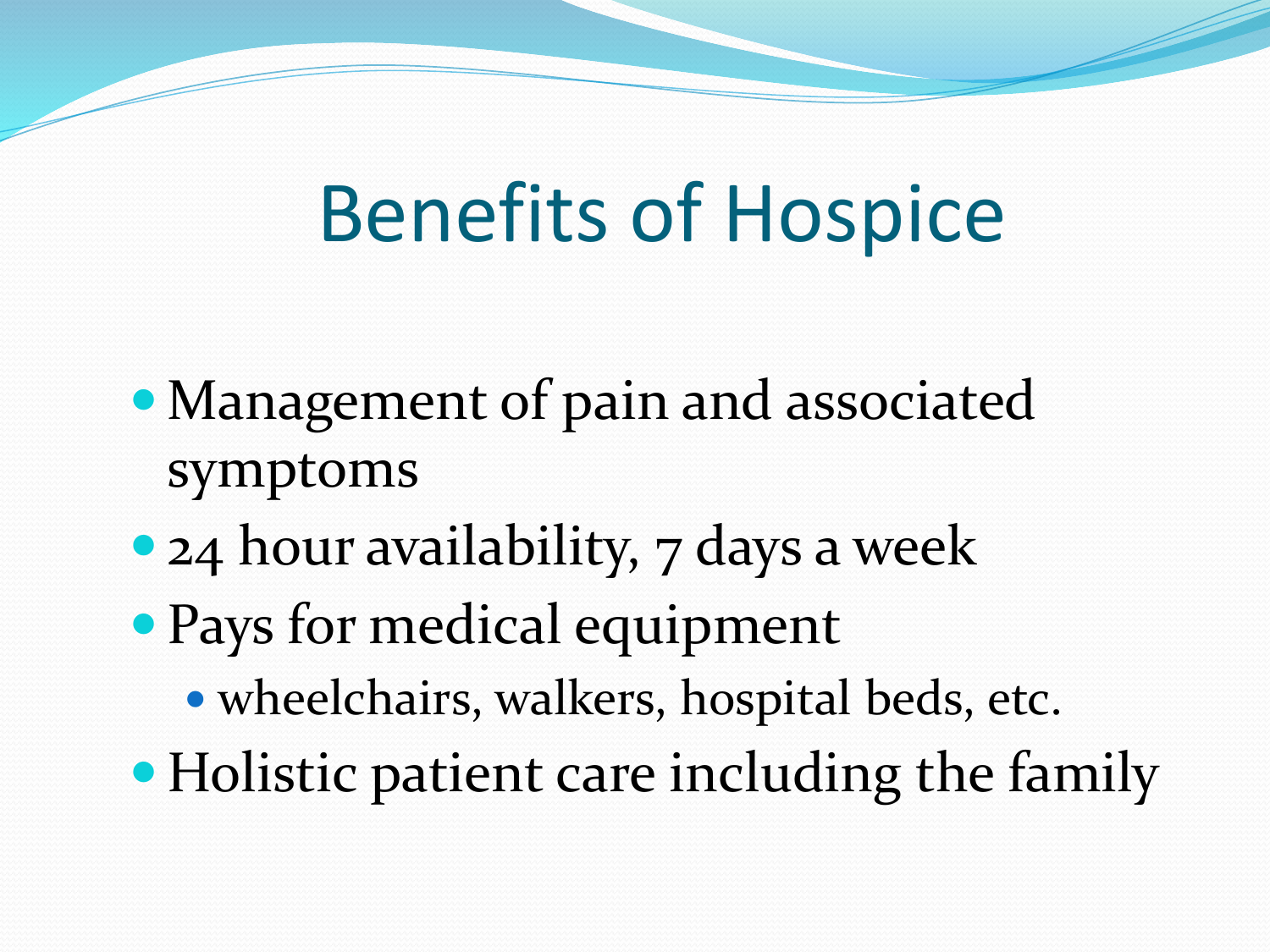## Benefits of Hospice (cont.)

- Multidisciplinary team to alleviate spiritual, emotional and physical pain
- Bereavement assistance for 13 months
- Adds life to days when days can no longer be added to life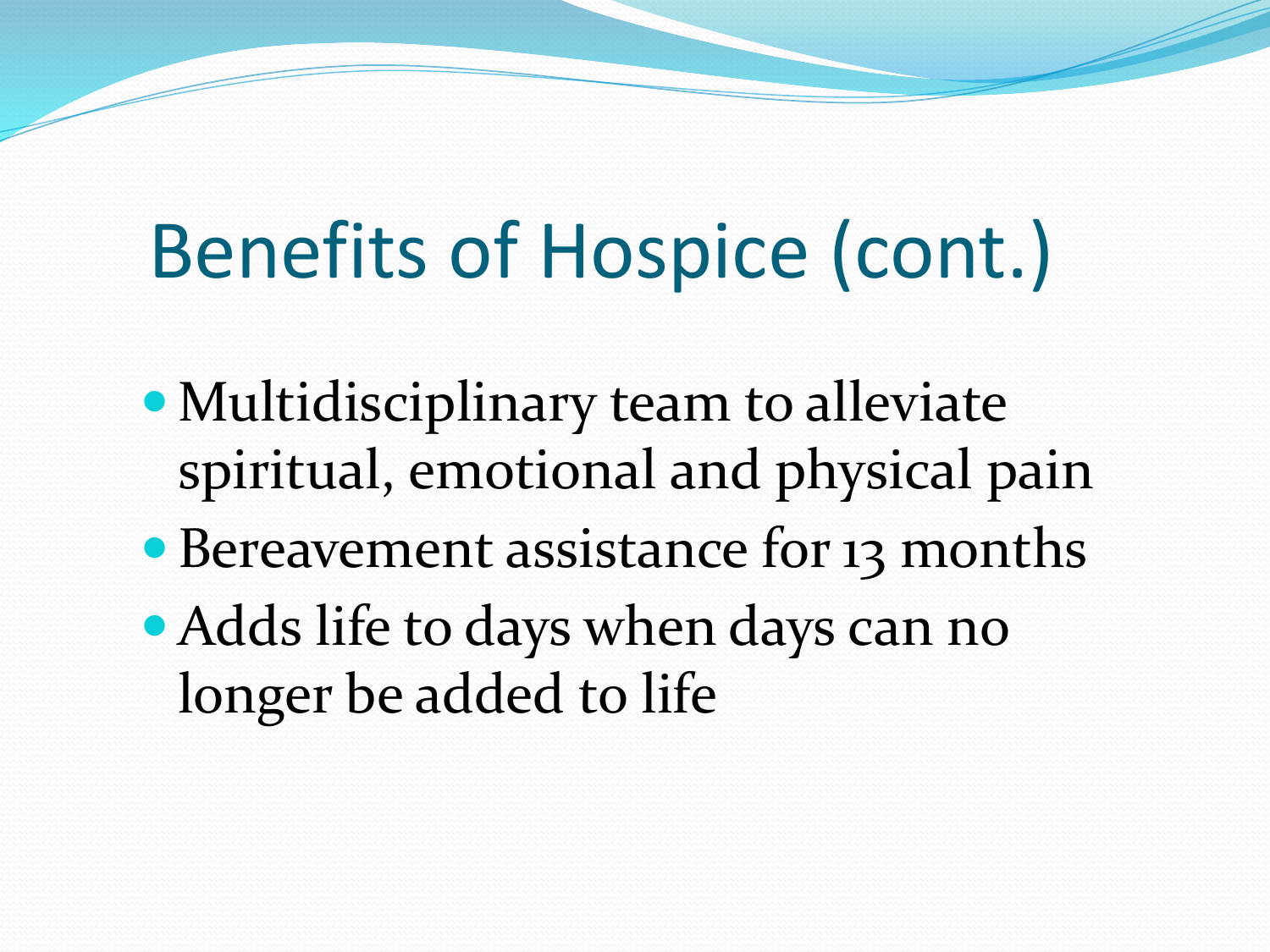A Hospice Experience The Go Wish Game: [www.codaalliance.org](http://www.codaalliance.org/)

- Distribute 4 cards each
- Prioritize what is important to you in the dying experience
- Share in groups of 3
- Hospice families work with all 48 cards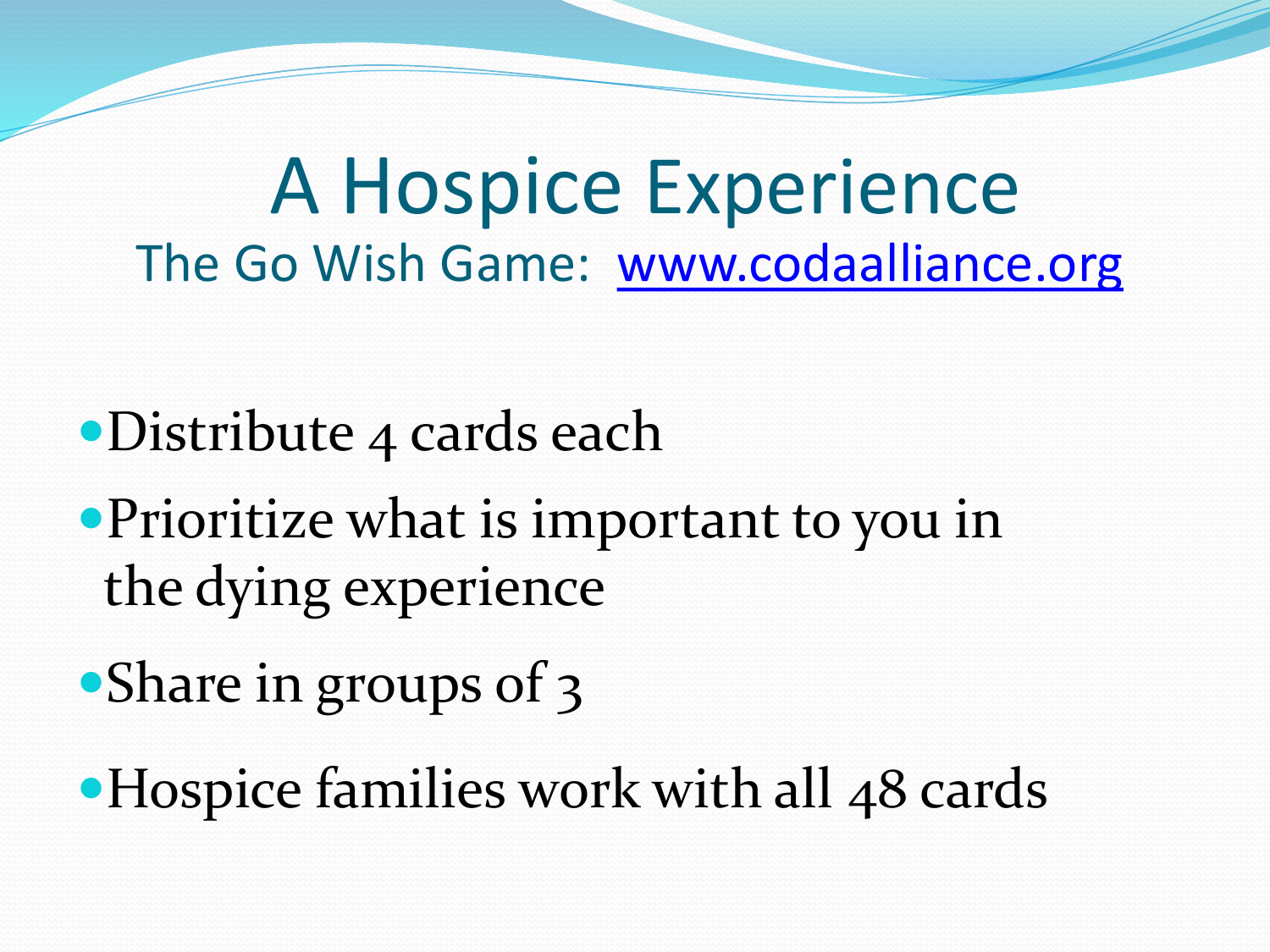### Hospice Financial Arrangements

- 100% coverage for Medicare/Medi-Cal with no patient co-payments for related services
- Includes all professional visits, services, drugs, equipment and supplies in the patient's plan of care
- Some patients are non-funded…meaning Hospice pays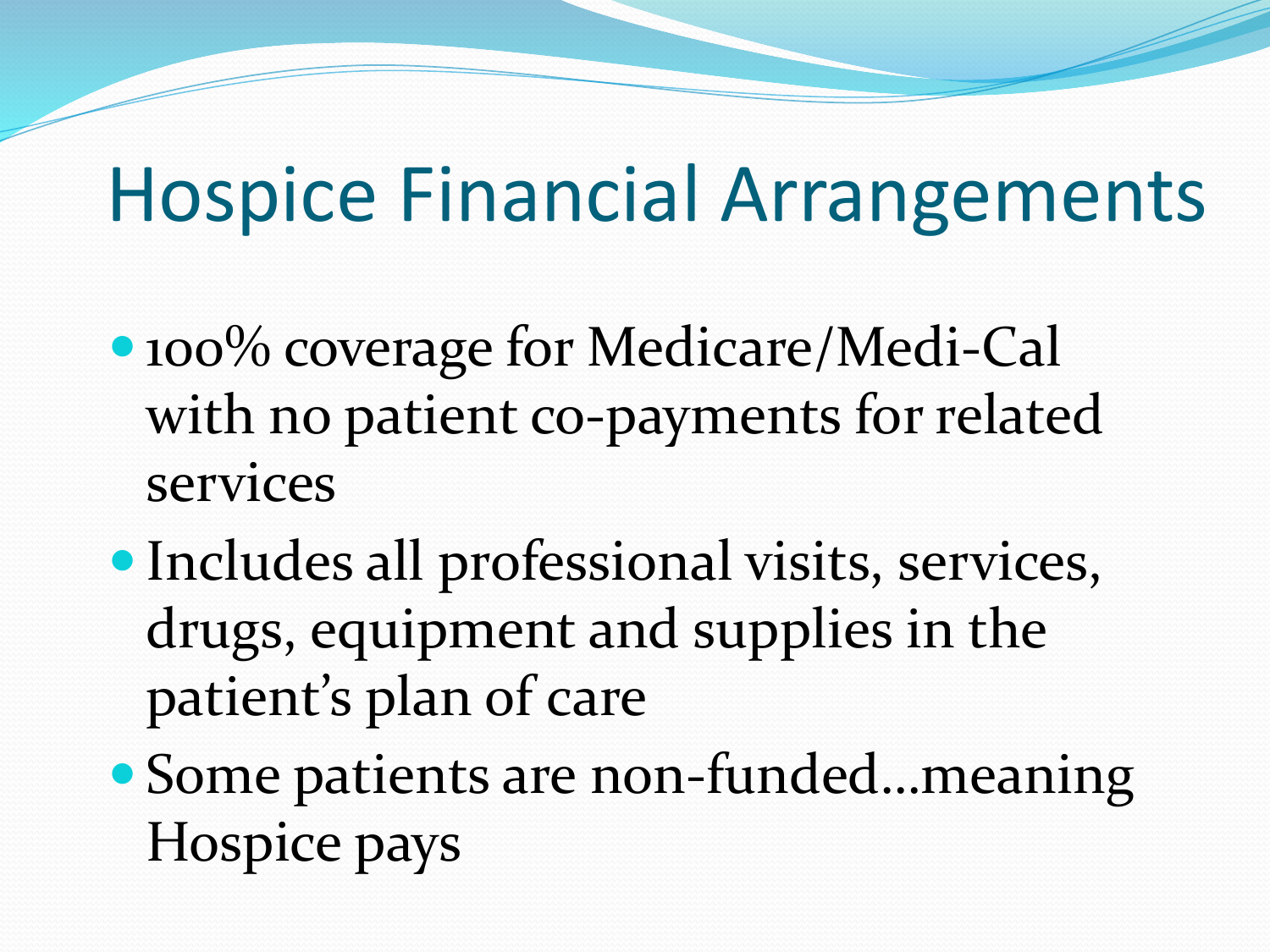### HT & Hospice Research

- Use of HT energy therapy to improve quality of life among the dying
- 55 subjects assigned to either an HT group or standard care group

#### *Results*:

Improvement in HT group with decreased physical symptoms and less change in physical functioning compared to control group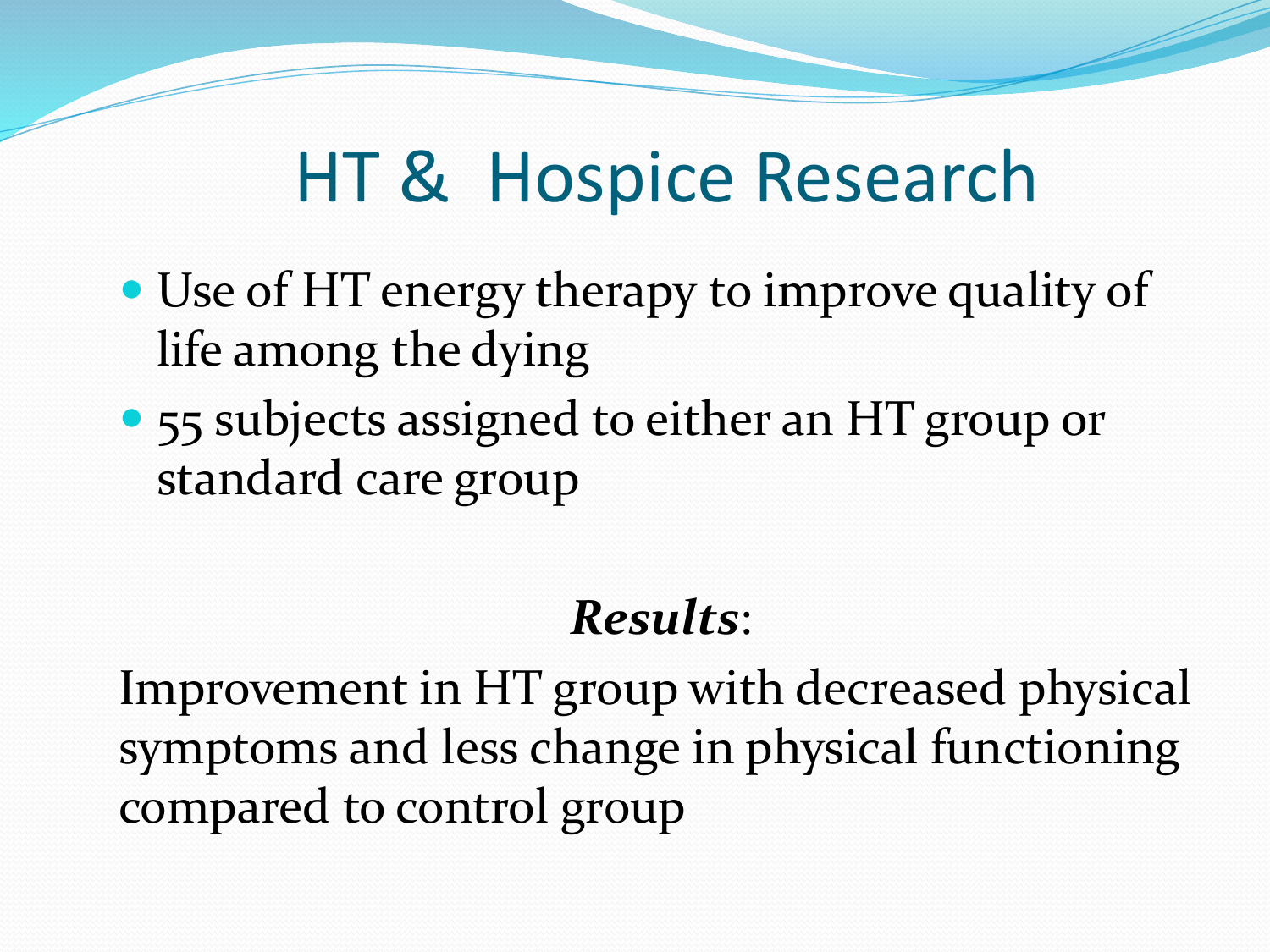## Research: Healing Touch in the Hospice Environment

- 18 Hospice patients and one caregiver
- HT sessions from 15 min to 1 hour administered, for a total of 305 sessions

### *Results*:

Practitioner found initially erratic and unstable energy fields opened up and stabilized rapidly as the number of therapy sessions mounted and remained stable until the patient approached the period of actively dying.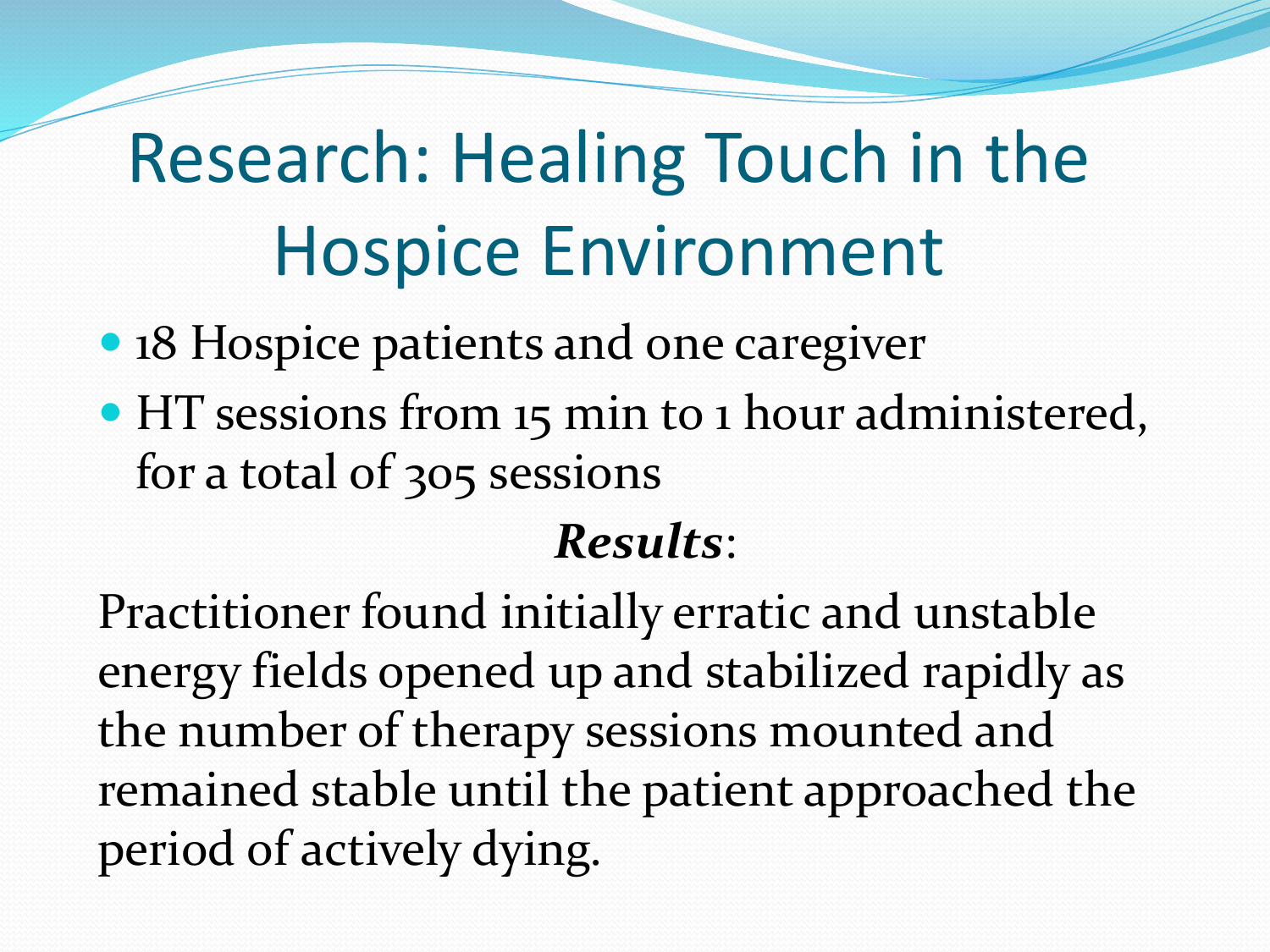### Research: Healing Touch in a Hospital Unit

Pilot study in Hampton Veteran Hospice • 4 patients requested therapy

#### *Results*:

Patients cited:

- Relief of constipation
- Reduced leg swelling and pain
- Decline in use of pain medications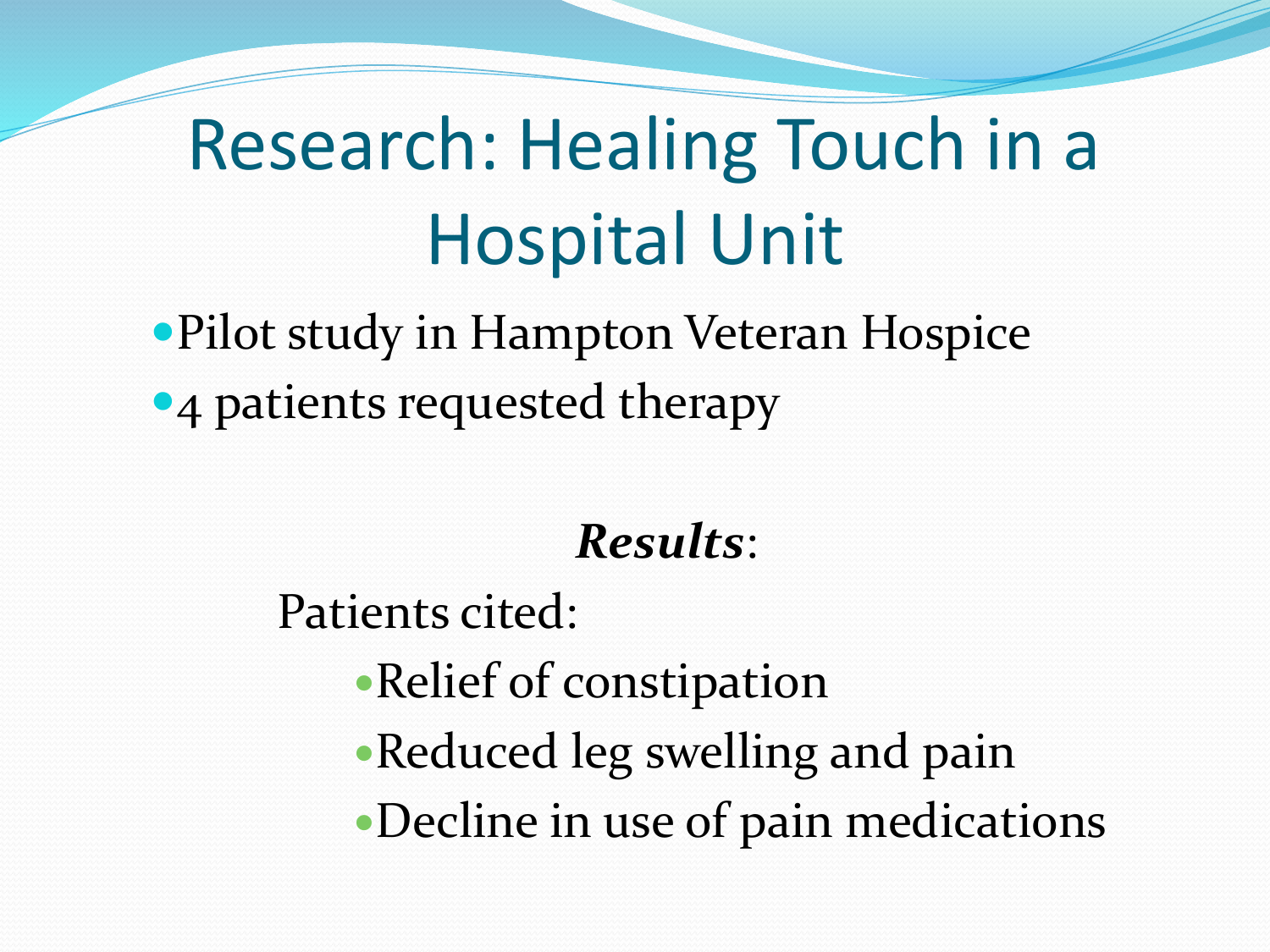# **Storytelling**

- Anecdotal testimonies—from more than 10 years of Hospice experience
	- Chakra Spread
	- Magnetic Clearing
	- Mind Clearing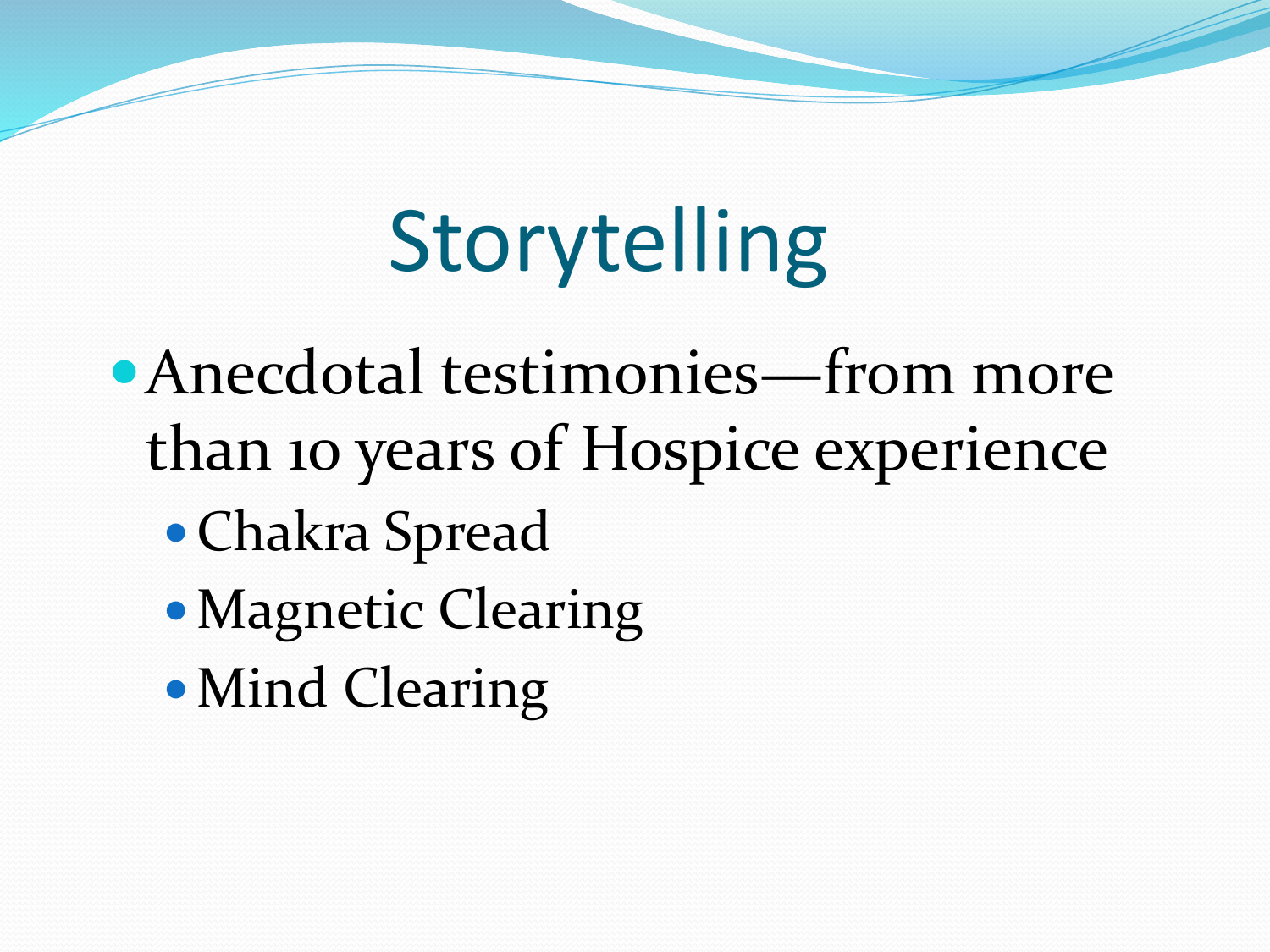## Benefits of HT &Hospice

- Balance the body, mind and spirit
- Brings presence and peacefulness
- Physically reduces tension
- Promotes sleep
- Helps with depression
- Gives a boost of energy
- Reduces pain medication and constipation
- Gives family members a task to help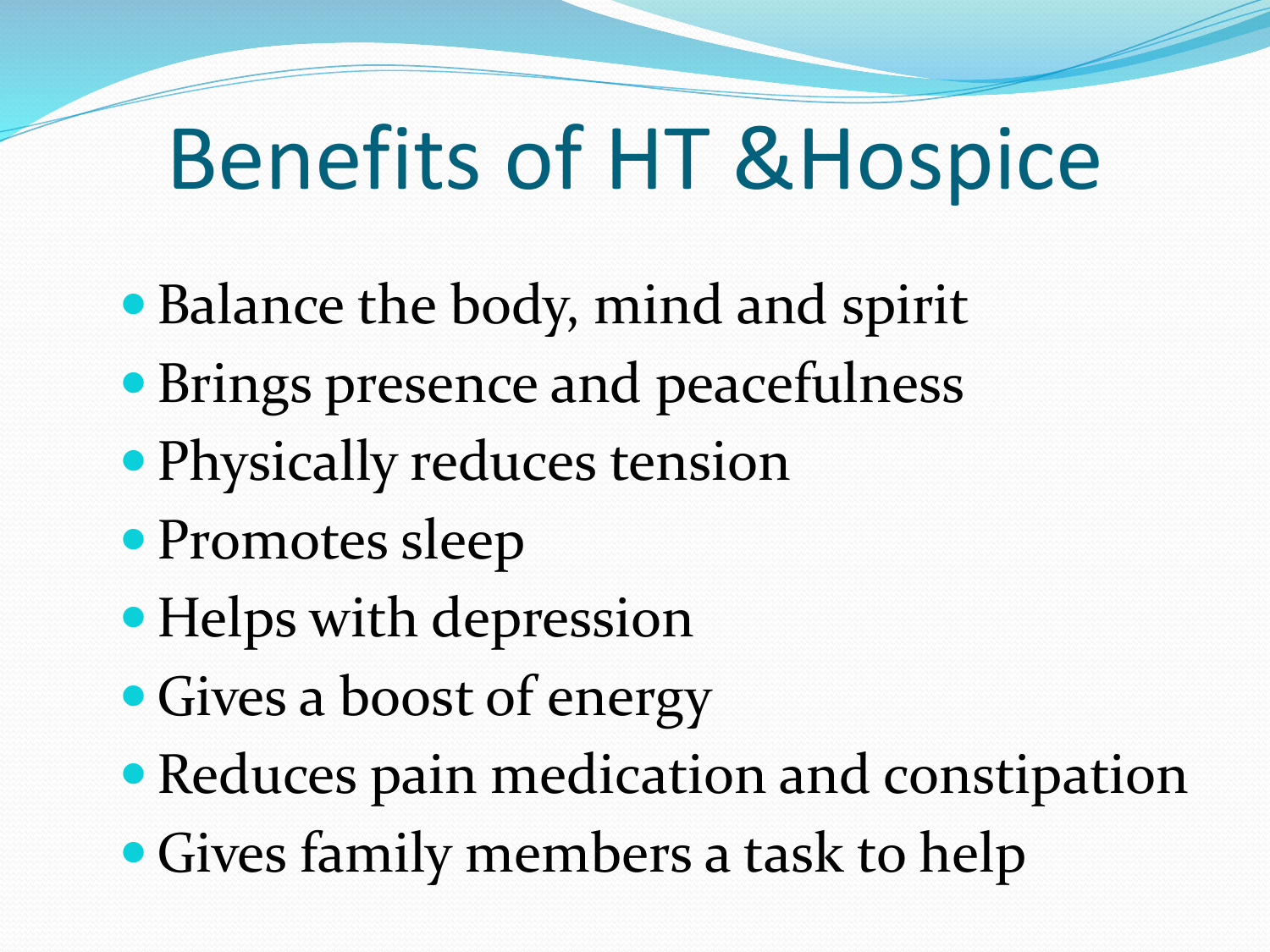### Requirements of Gentiva Hospice

- Present credentials of certification
- Ask permission
- Document using pain scale or change in appearance
- Record what the patient says
- Keep interdisciplinary team informed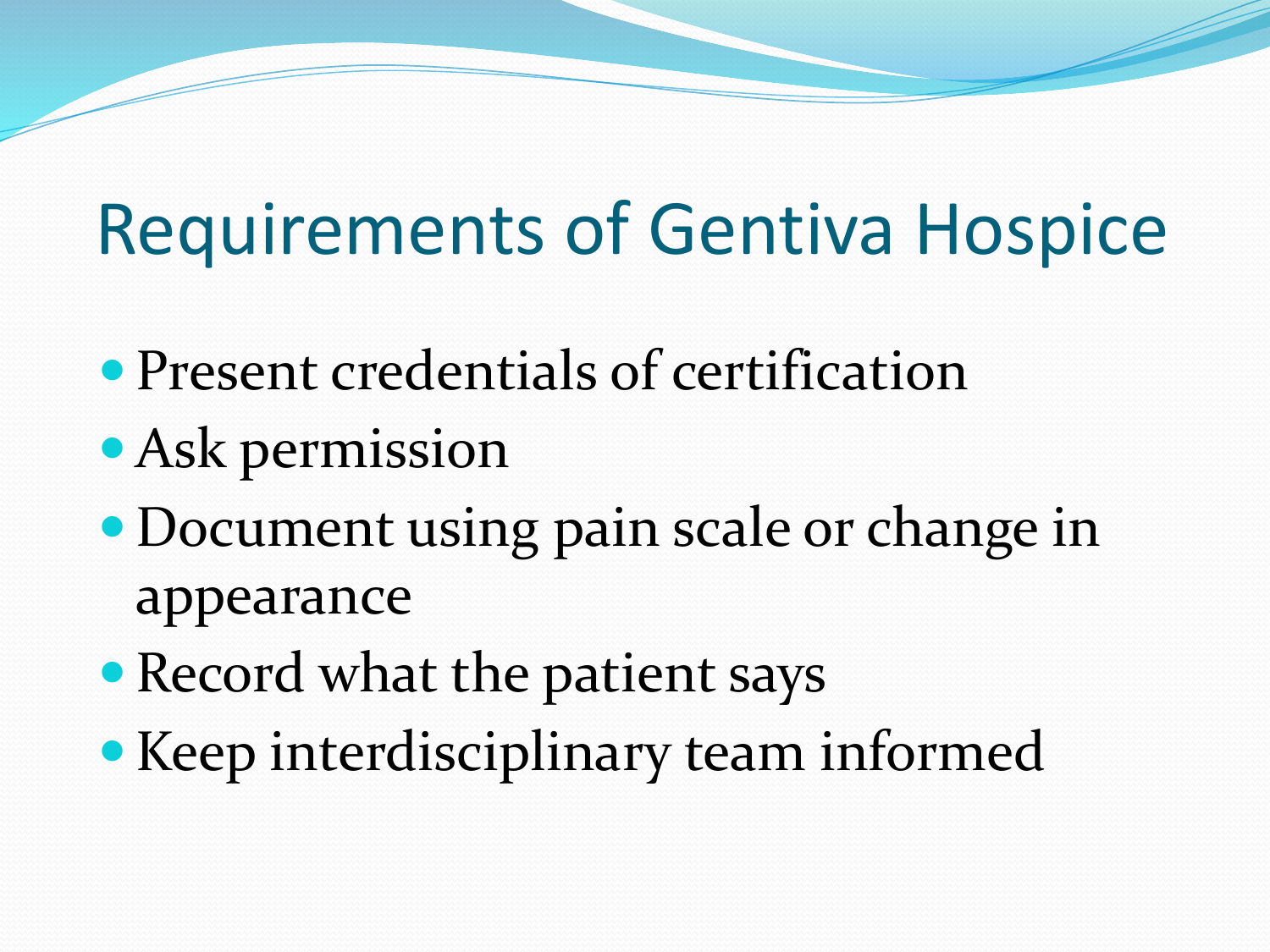# Break

## Any questions?

Let's take a 1-minute stretch break before I continue with another effective, healing technique I use with hospice patients.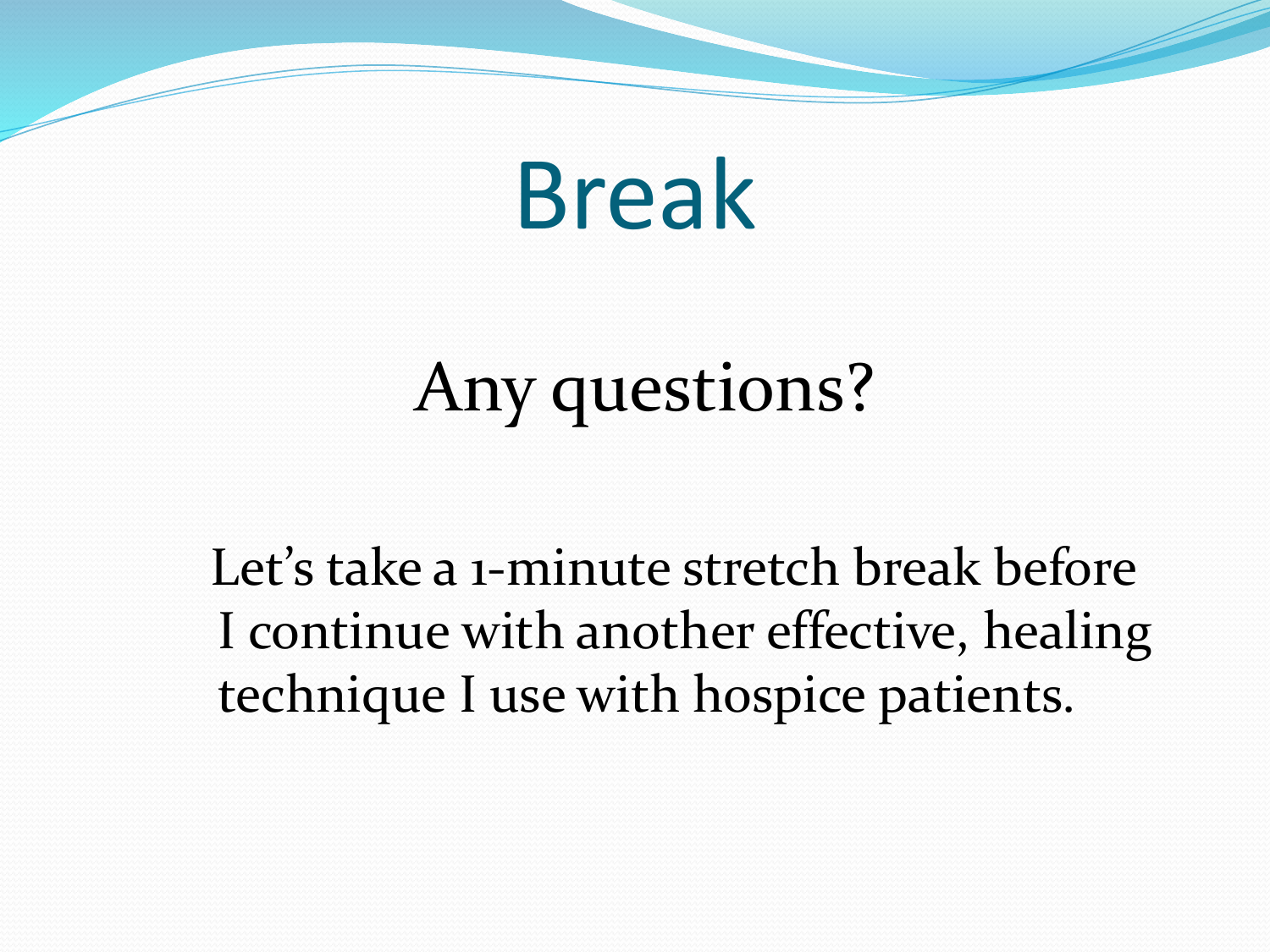## HT &Therapeutic Essential Oils **Essential Oils for Cancer Care Support**

- Lavender
	- relaxation
	- helps with insomnia
	- relieves tension, discomfort
- Peppermint
	- helps with nausea, aids in digestion during chemotherapy
	- relaxes and eases muscle discomfort, energizing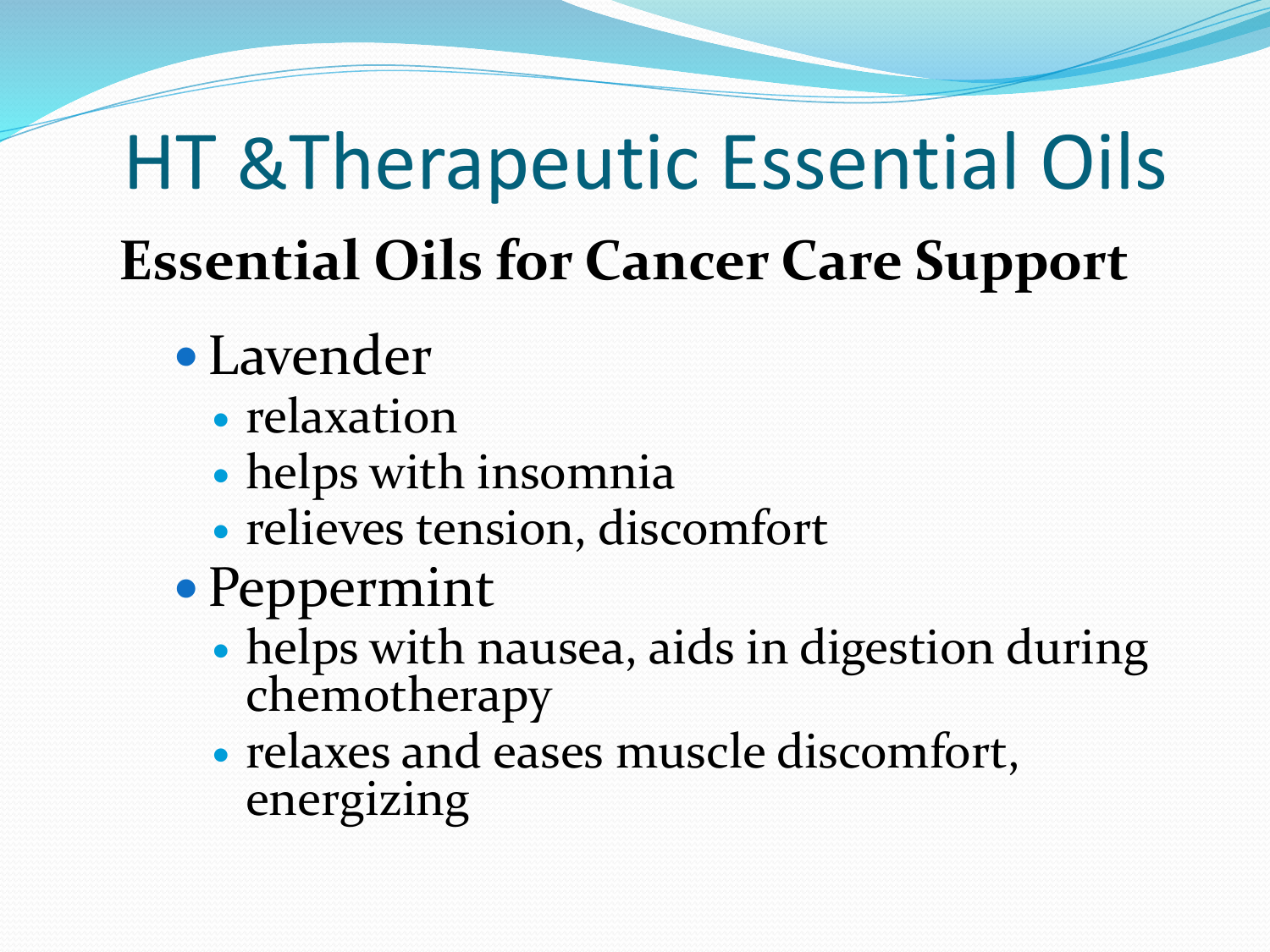### Therapeutic Essential Oils (cont.)

### Lemon

- used to alkaline the system and clear toxins, helps nausea
- Frankincense
	- universal oil, used for inflammation
	- reduces pain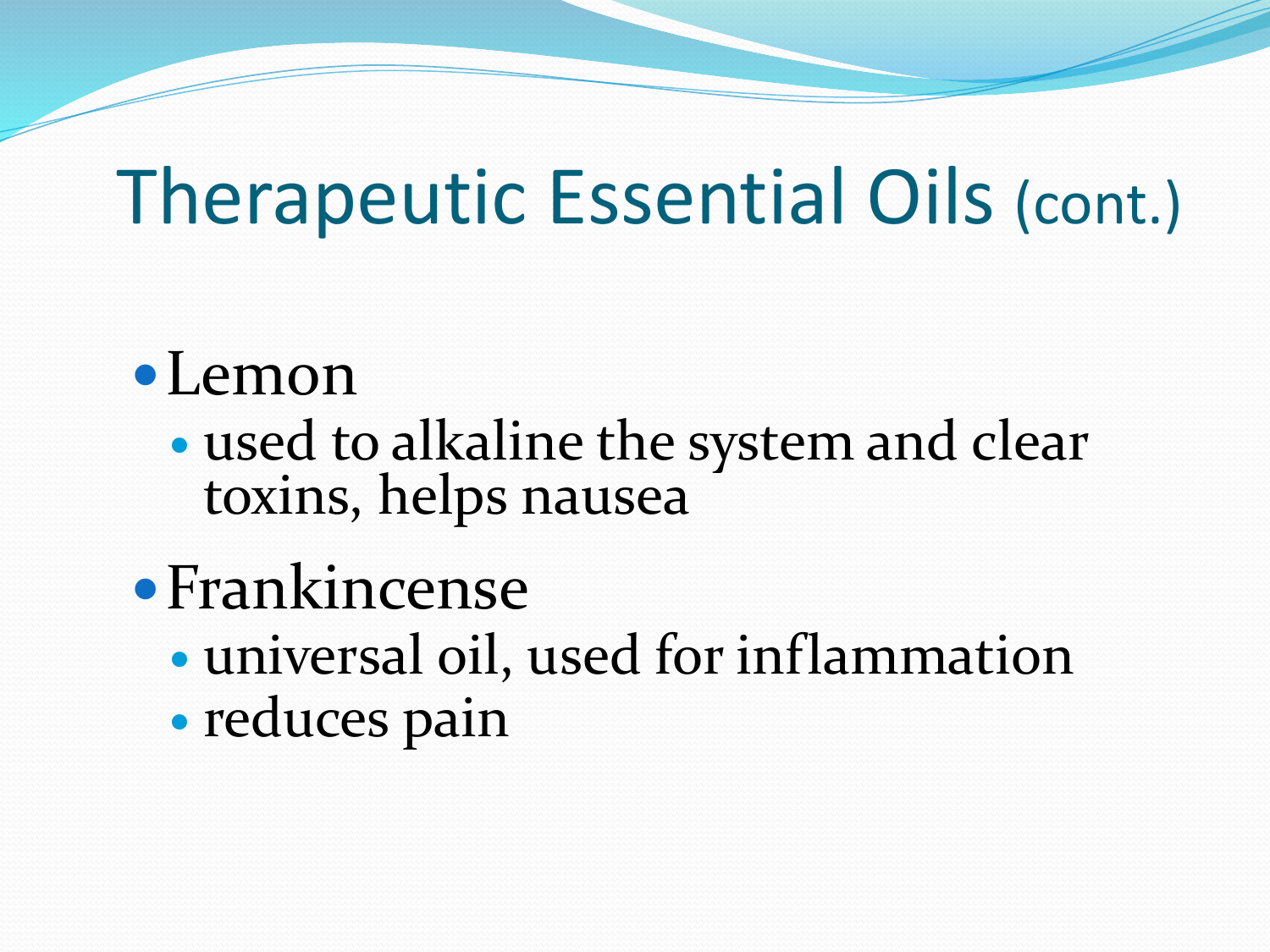## Healing Touch in Hospice

More examples of using HT "Pain Free Breakfast" ALS patient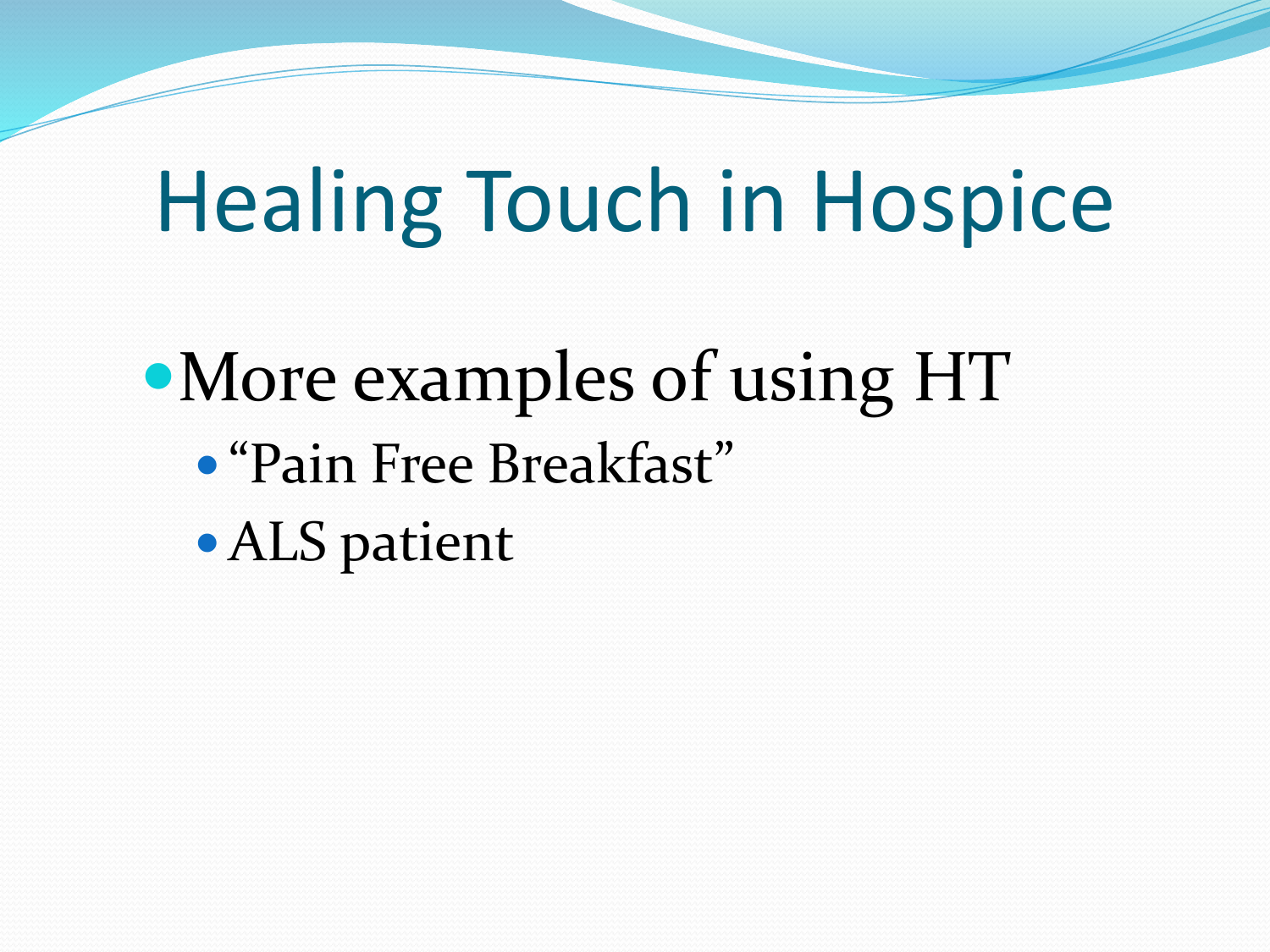### **Experiential**

- Demonstration of Hands in Motion/Hands Still using essential oil
- Attendees practice techniques on one another
- Center, ground and attune
	- Use lavender, lemon, peppermint
	- Hand Scan
	- Hands in Motion and Hands Still
	- Magnetic Clearing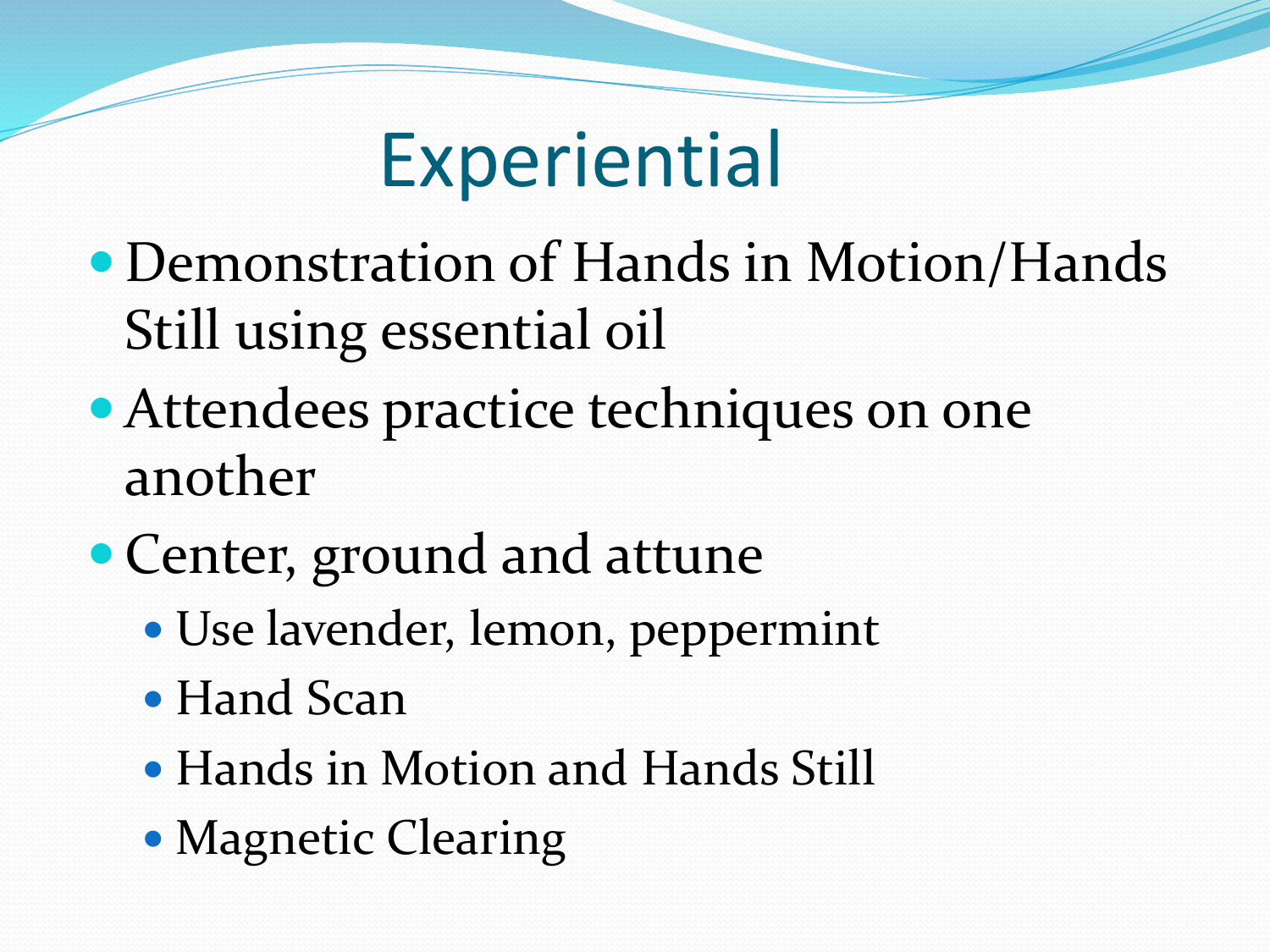## Heart of HT & Hospice

- Healing Touch can be part of every Hospice organization
- The Dali Lama said America is the only country that thinks '*death is optional*'
- Everyone experiences death